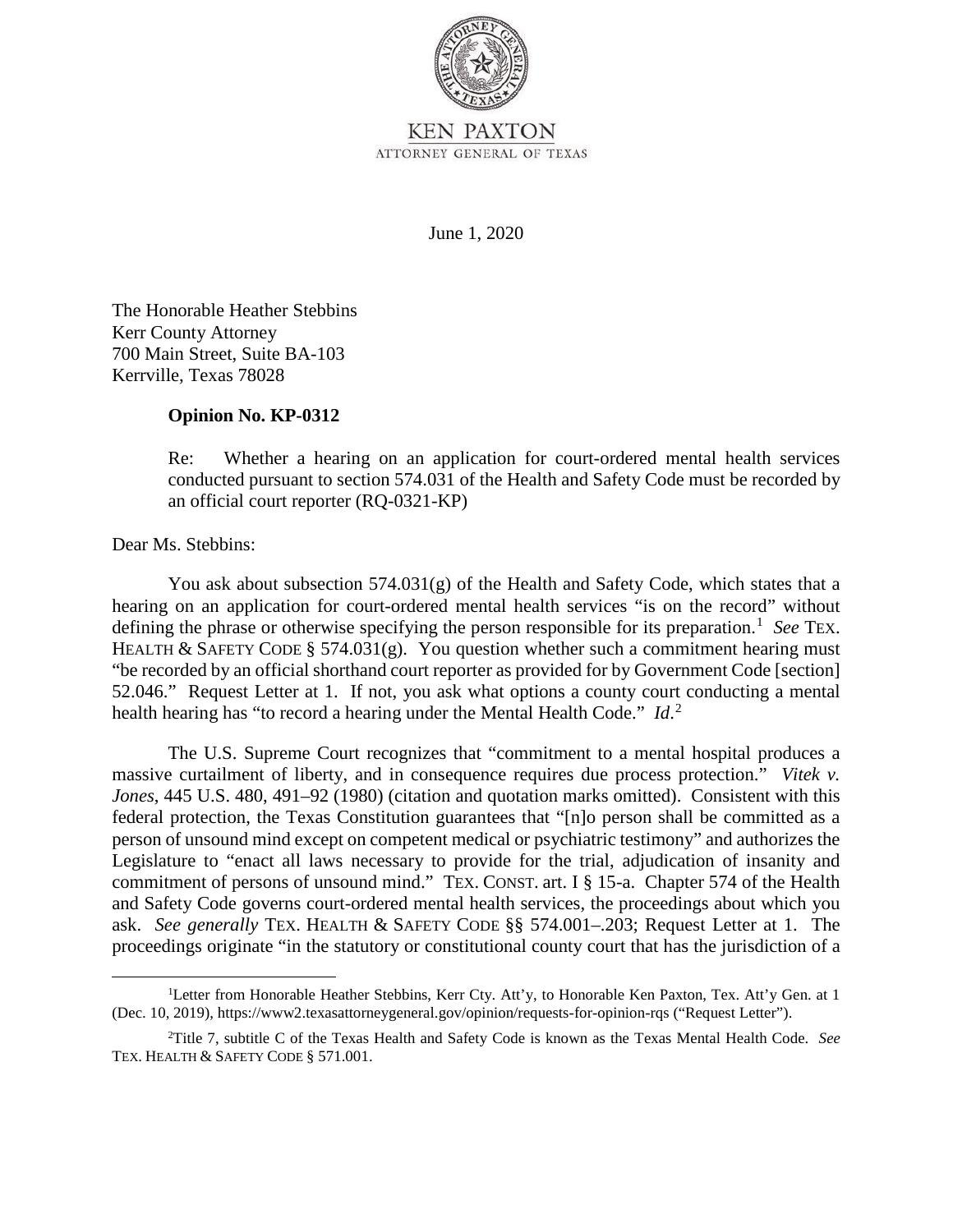physical setting not likely to have a harmful effect on the proposed patient). The Legislature also communication "capable of visually and audibly recording the proceedings" if certain conditions are met. *Id.* § 574.203(a). At a hearing for extended inpatient or outpatient services, or for Rules of Evidence. *Id.* § 574.031(d-1), (d-2), (e). Subsection 574.031(g) provides that "[t]he and convincing evidence." *Id.* § 574.031(g); *see also id.* §§ 574.034–.0355 (establishing criteria for commitment for inpatient and outpatient mental health services). Commitment orders, CONST. art. I § 15-a (providing that the Legislature may "provide for a method of appeal from probate court in mental illness matters."<sup>3</sup> TEX. HEALTH & SAFETY CODE § 574.008(a); *but see id.*  § 574.031(a) (permitting a judge to hold the hearing at any suitable location in the county in a permits a hearing to be conducted by secure electronic means through two-way electronic temporary services where there is no waiver of the right to cross-examine witnesses, the court must hear testimony, including competent medical or psychiatric testimony, in accordance with the hearing is on the record, and the state must prove each element of the applicable criteria by clear including renewals or modifications of orders, may be appealed. *Id.* § 574.070(e); *see also* TEX. judgments rendered in" commitment cases).

 133, 136 (Tex. 2019). The Health and Safety Code does not define the phrase "on the record" for deposition." BLACK'S LAW DICTIONARY 1263 (10th ed. 2009); *see also State ex rel. Best v.*  definitions to determine a statutory term's common, ordinary meaning). Where a court conducts been concluded." TEX. HEALTH & SAFETY CODE § 574.203(c); *see also id.* § 574.202(a), (d) form that would allow appellate review of whether the State met its evidentiary burden. As such, these references suggest that the court has a duty to have such a record made. *Cf. Stubbs v. Stubbs*, 685 S.W.2d 643, 645–46 (Tex. 1985) (interpreting a statutory directive in the predecessor to In construing a statute, a court's objective is to determine and give effect to legislative intent as expressed by the statute's plain language, an approach which "requires consideration of the language in the specific section, as well as the statute as a whole." *Interest of B.C.*, 592 S.W.3d purposes of subsection  $574.031(g)$ , but a statement, comment, or testimony given "on the record" is commonly understood to be "recorded as official evidence of a proceeding, such as a trial or *Harper*, 562 S.W.3d 1, 11 (Tex. 2018) (noting that courts typically look first to dictionary a hearing pursuant to secure electronic means rather than in person, "[t]he court shall provide for a recording of the communication to be made and preserved until any appellate proceedings have (permitting a judge to allow a mental health professional to testify by closed circuit videoconferencing in certain circumstances and stating that "a recording of the testimony . . . shall be made and preserved with the court's record of the hearing"). When read in the context of the statute as a whole, "on the record" for purposes of subsection  $574.031(g)$  must mean a record in a Family Code subsection 105.003(c) that "a record shall be made" of a trial affecting the parentchild relationship as placing an affirmative "duty on the court to make a record of proceedings," which means that "all oral testimony must be recorded," and it is "the responsibility of the trial

 mental health commitment proceedings. <sup>3</sup>In Kerr County, the statutory and constitutional county courts concurrently hold "the jurisdiction of a probate court in proceedings under . . . Subtitle C, Title 7, Health and Safety Code." TEX. GOV'T CODE § 25.1352(b)(2) (footnote omitted); *see also id.* § 25.1351 (establishing one statutory court in Kerr County); TEX. CONST. art. V, § 15 (establishing a county court in every county). Thus, the Kerr County Court and Court at Law have jurisdiction to hear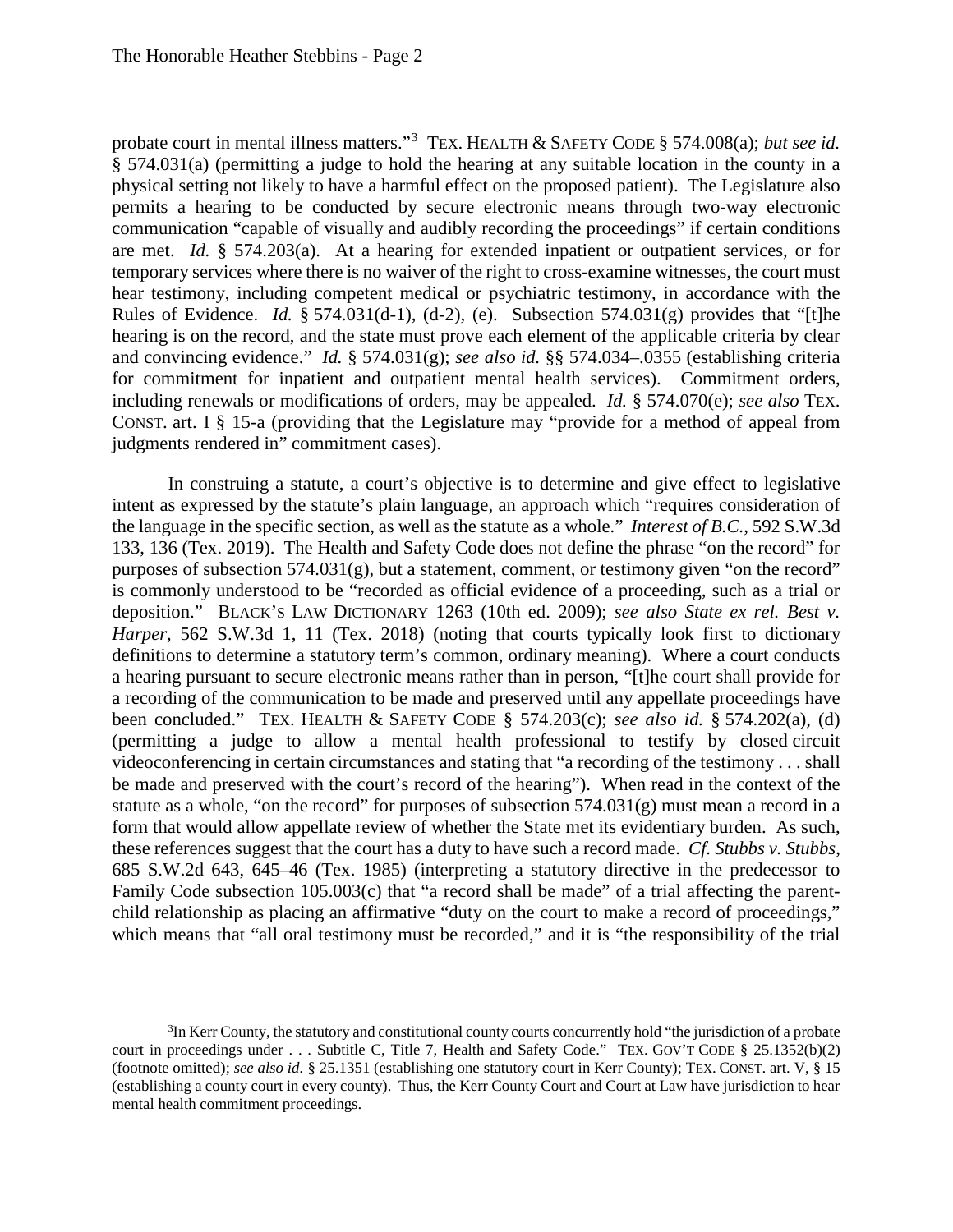judge to see that the court reporter performs this duty"). The question becomes how a court must accomplish this task.

 The Kerr County Court and Court at Law are courts of record and thus must appoint official (recognizing that courts with original criminal jurisdiction such as county courts, county courts at objections made to the admissibility of evidence, court rulings and remarks on the objections, and written symbols in shorthand, machine shorthand, or oral stenography." *Id.* § 52.001(a)(5). Thus, court reporters. *See* TEX. CONST. art. V § 15 (establishing a county court in each county "which shall be a court of record"); *Ex parte Hayden*, 215 S.W.2d 620, 621 (Tex. Crim. App. 1948) law, and district courts are courts of record); TEX. GOV'T CODE § 52.041 (providing that the judge of a court of record must appoint an official court reporter). Section 52.046 of the Government Code, about which you ask, sets forth an official court reporter's duties. *See* TEX. GOV'T CODE § 52.046. "On request, an official court reporter shall," among other duties, "attend all sessions of the court" and "take full shorthand notes of oral testimony offered before the court, including exceptions to the rulings." *Id*.<sup>4</sup> Shorthand reporting involves "making a verbatim record . . . using the standard means of producing a reporter's record is by an official court reporter recording court proceedings using shorthand notes.<sup>5</sup>

 reporter's record." TEX. R. APP. P. 34.1; *see also id.* 34.6(b)(1) (providing that an appellant "must request in writing that the official reporter prepare the reporter's record" for the appeal). In a mental commitment appeal, an official court reporter's record takes on particular importance. *See*  in an appeal from a mental commitment order "based on evidentiary matters, findings of fact and *see also* TEX. R. APP. P. 34 cmt. (explaining that a court reporter's record was formerly known as a "statement of facts"). Given the heightened due process concerns of mental health proceedings and the duty of the court to have an official record made for appeal purposes, a court would likely must be recorded by the official shorthand court reporter.<sup>6</sup> An "appellate record consists of the clerk's record and, if necessary to the appeal, the *Munoz v. State*, 569 S.W.2d 642, 643–44 (Tex. App.—Corpus Christi 1978, no writ) (stating that a statement of facts would be necessary for proper review" and referring to the necessity of the court reporter, among others, "to give proper consideration to the matters presented on appeal"); conclude that a hearing on an application for court-ordered mental health services in Kerr County

 while a similar provision in the Texas Rules of Appellate Procedure governing the duties of official court reporters does not, which has caused a split among courts of appeals regarding whether error is preserved when, absent a request, an official court reporter fails to make a record. *See* TEX. R. APP. P. 13.1(a) ("The official court reporter . . . must . . . <sup>4</sup>Subsection 52.046(a) preconditions the official court reporter's performance of these duties on a "request," unless excused by agreement of the parties, attend court sessions and make a full record of the proceedings."); *Sareen v. Sareen,* 350 S.W.3d 314, 316 (Tex. App.—San Antonio 2011, no pet.) (acknowledging the conflict among various courts of appeal regarding who bears the burden on the court reporter's obligation to transcribe the record).

 those authorized by the Texas Supreme Court to record court proceedings electronically. *See* TEXAS RULES OF COURT VOL. 1 – STATE 397 (Thomson Reuters 2018) ("Rules Governing the Procedure for Making a Record of Court <sup>5</sup>We do not address the making of a record by electronic recording, as Kerr County's courts are not among Proceedings by Electronic Recording").

 alternatives. *See* Request Letter at 1. 6 Having determined that subsection 574.031(g) of the Health and Safety Code likely requires a mental health commitment hearing to be recorded by the official court reporter, we need not address your second question regarding